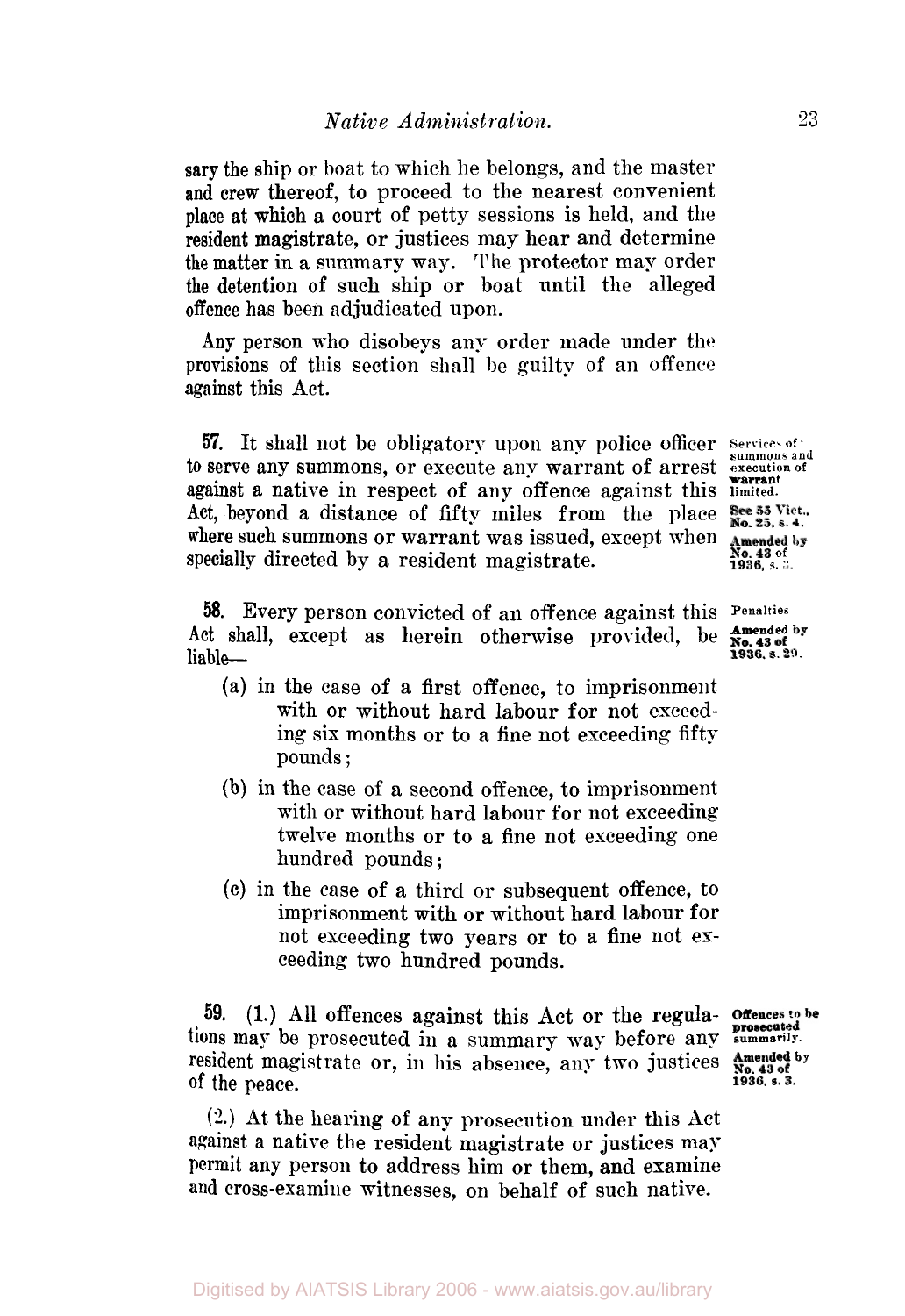Inserted by No. 43 of **1936**, s. 30. **Formerly s.**<br>59a, 1913 re-<br>print.

**60.** (1.) *So* admission of guilt or confession before trial shall be sought or obtained from any native charged or suspected of any offence punishable by death **or** imprisonment in the first instance. If any such admission or confession is obtained it shall not **be**  admissible or received in evidence.

*(2.)* Except as in the subsection next following **pro**vided no court, judge, magistrate, or justice of the peace shall accept or allow to be recorded or entered any plea of guilty when pleaded by or on behalf of a native to any indictment, complaint, or charge for or of any crime. misdemeanour, or offence, indictable or otherwise, preferred against such native ; and in the event of a native pleading guilty to any such indictment, complaint or charge, the court, judge, magistrate, or justice before which or before whom the plea is pleaded, shall reject the same, and order a plea of not guilty to be recorded or entered, and thereupon the trial shall proceed as if the accused native had pleaded not guilty in the first instance, and no reference or comment shall be made or permitted during the course of the proceedings and trial to or upon the fact that the accused native originally pleaded **to** the indictment, complaint, or charge.

**(3.)** Notwithstanding the terms **of** the subsection last preceding, a plea of guilty by **or** on behalf of a native may, subject to a note in writing of the circumstances being made by the presiding judge, chairman, magistrate. or justice, be accepted and acted upon, provided the same is pleaded in the presence and hearing of **a** protector **of**  natives, and that the protector satisfies the court, judge, magistrate, or justice before whom the plea is made that the accused native understands the nature **of** the accusation against him, and is aware of his right to trial, and without duress **or** pressure **of** any sort desires to plead guilty, and that the protector approves **of** such plea **of**  guilty being pleaded.

**(4.) No** member **of** the police force, being a protector **of** natives, whose duties as **a** member of the police force connect him with the particular prosecution, shall **be**  entitled to approve **of** or assent to any plea **of** guilty under subsection three **of** this section in such prosecution.

**No** plea of<br>**guilty to** be<br>entered **except the of a protec- tor. Inserted**  No. 42 of **1911**, s. 12. **Amended by No. 43 of 1936, s. 3.**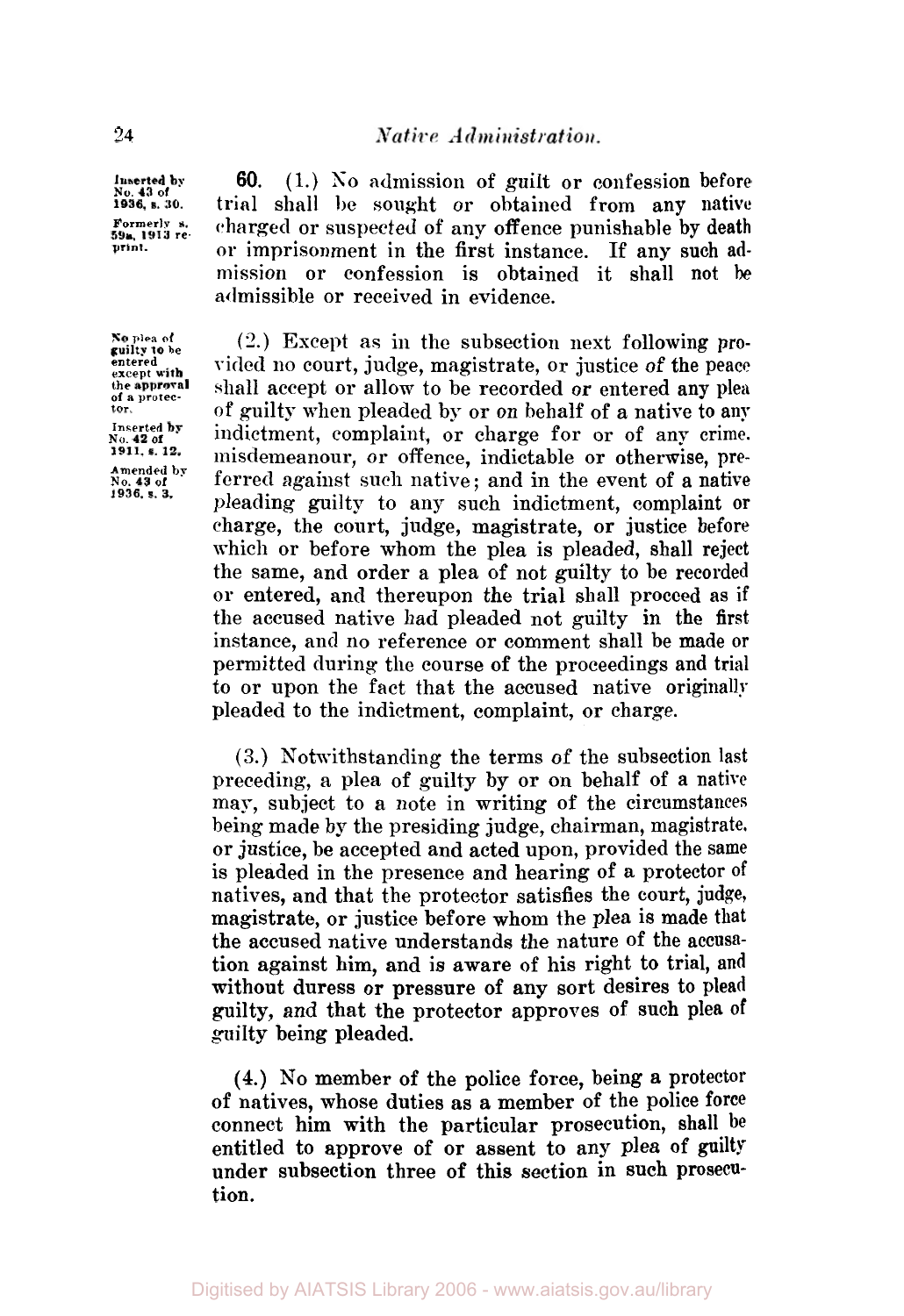*(5.)* Any protector may, on behalf of **a** native indicted **for** or charged with any crime, misdemeanour, or offence, address the court or the jury, on behalf of the accused, and examine and cross-examine the witnesses.

61. (1.) Any native who having been at any time con- Power to revicted of an offence under section three hundred and *convicted* of an offence under section three hundred and *convicted* eighty-two or four hundred and fifty-two of the Criminal **from district.**  Code, is subsequently convicted of an offence under Inserted by<br>either of those sections and sentenced to imprisonment, <sup>1911, s.12</sub>.</sup> either of those sections and sentenced to imprisonment,  $^{1911}$ , s. 12.<br>may on the warrant of the Minister be released from his  $^{Amended by}_{No. 43 of}$ may on the warrant of the Minister be released from his **No. 43 of**<br>imprisonment, and conveyed into some uant of the State <sup>1936, ss. 3</sup> imprisonment, and conveyed into some part of the State <sup>1936, ss</sup><br>defined in the warrant and prevented from passing outdefined in the warrant and prevented from passing out- **Formerly s.**  side the boundaries thereof during the Governor's **print.** pleasure or **for** such period as may be limited in that behalf by the warrant.

**(2.)** If the offender escape beyond the said boundaries he may at any time, and as often as necessary and with**out** any additional warrant be arrested and taken back into such part of the State and compelled to remain therein in accordance with the said warrant.

**62.** Every person who is charged with assaulting a or resident magistrate. native shall be summarily tried by a stipendiary, police,

**63.** (1.) The Governor may by proclamation estab- **Establish-New section**  any district **or** districts, to be specified in such proclama- **inserted by**  lish a court, to be called **"a** court **of** native affairs,'' in **native courts.**  tion for the trial of any offence committed by a native  $\frac{43 \text{ of } 1936}{5.31}$ against another native.

**(2.) (a)** Every such court shall he constituted by the Governor **by** commission in the prescribed form from time to time, as occasion requires.

**(b)** The court shall be constituted by a special magistrate, **who** shall be nominated by the Governor in the commission and who shall be chairman of the court, and the Commissioner **or a** protector nominated **by** the Coinmissioner.

**(c)** The court shall if practicable call to its assistance **a** headman of the tribe to which the accused person **be**longs.

Charge of<br> **assaulting**<br> **native to** be **dealt with** 

**New section inserted by 43 of 1936, s.** 31.

**ment of**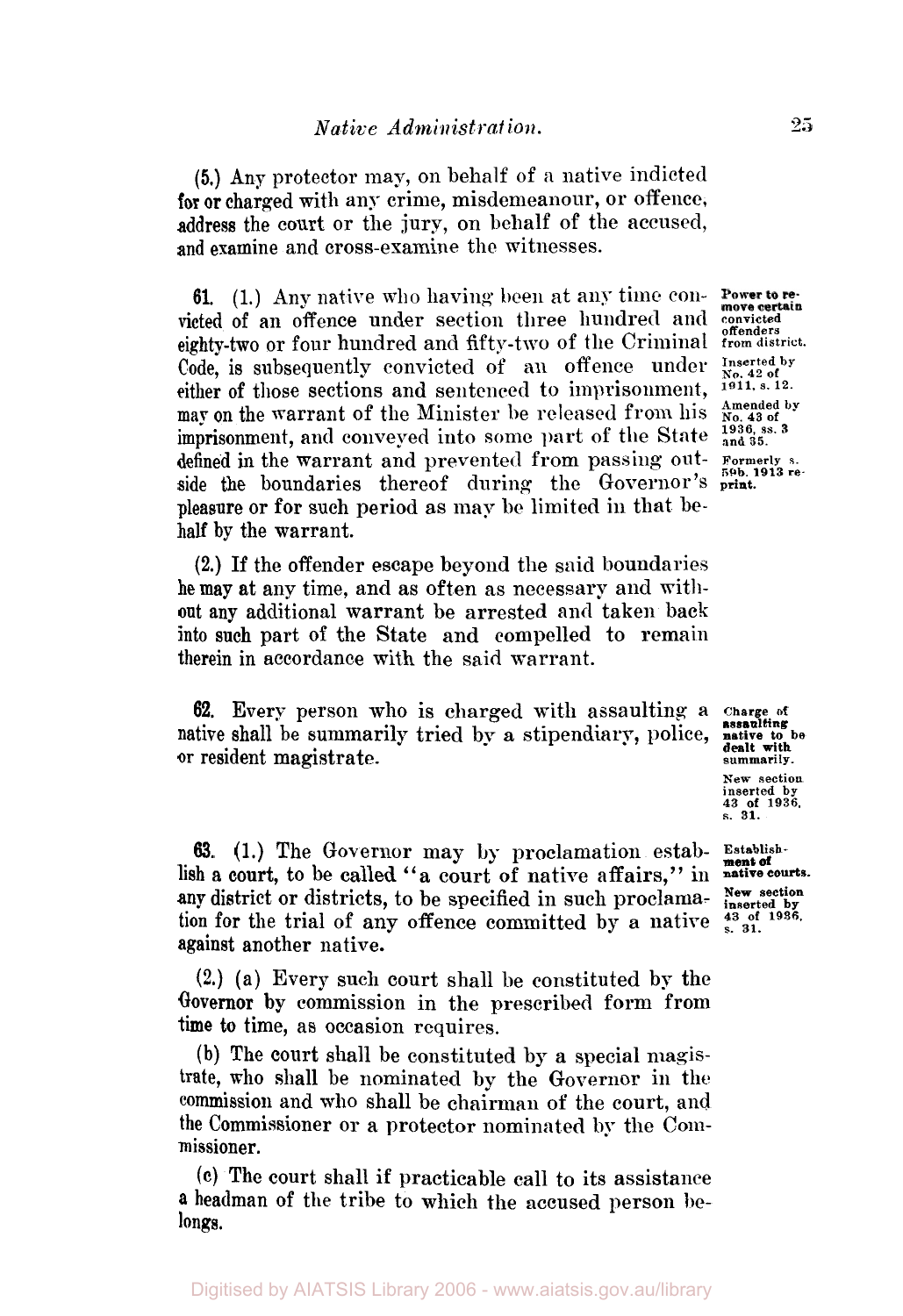**(3.)** Every such court shall have exclusive jurisdiction in connection with the trial of any native **for** any **such**  offence and may, in considering any charge which is made against **a** native, take into account in mitigation of punishment any tribal custom which may be set **up** and proved as the reason for the commission of the offence.

**(4.)** Where it appears that any native has in **pursu**ance of any tribal custom committed **an** offence against another native, then the court may, in the case **of** a charge which, under the Criminal Code, may involve punishment of death or imprisonment without the option of **a** fine for any period in excess of ten years, sentence the offender to any term of imprisonment not more than ten years with hard labour, or order that the offender be banished from his country and kept during the **Gov**ernor's pleasure in prison or in some place reserved by the Governor for native prisoners under sentence of banishment. The proceedings of any such court shall be final and without appeal : Provided the wife of an **accused**  native shall not be a compellable witness.

*(5.)* The Governor **may** make regulations prescribing the procedure to be followed by such courts in the trial of offenders.

**64.**  (1.) Any wages due to or property known to **he**long to a native-

(a) who absconds from service ; or

(b) who is deceased,

and any estate **or** other moneys to which a native **is**  entitled, either as beneficiary **or** otherwise, shall forthwith be paid or delivered by the employer, trustee, debtor, or other person liable to pay or deliver the **same**  to the Commissioner, and failure to do so shall be **an**  offence against the Act.

**(2.)** The Commissioner may recover any such wages or property by action in his name in any court **of**  competent jurisdiction.

**(3.)** On receipt of such wages or property the **Com**missioner shall, in the case **of** money, place the **same to the** credit of a special trust account, and where **the**  property does not consist **of** money the Commissioner shall as soon as reasonably may be convert the **same into**  money and place the same to the credit **of** such account.

**Natives' Trust Fund. inserted by <sup>43</sup>of 1936,** *s.* **31. New section**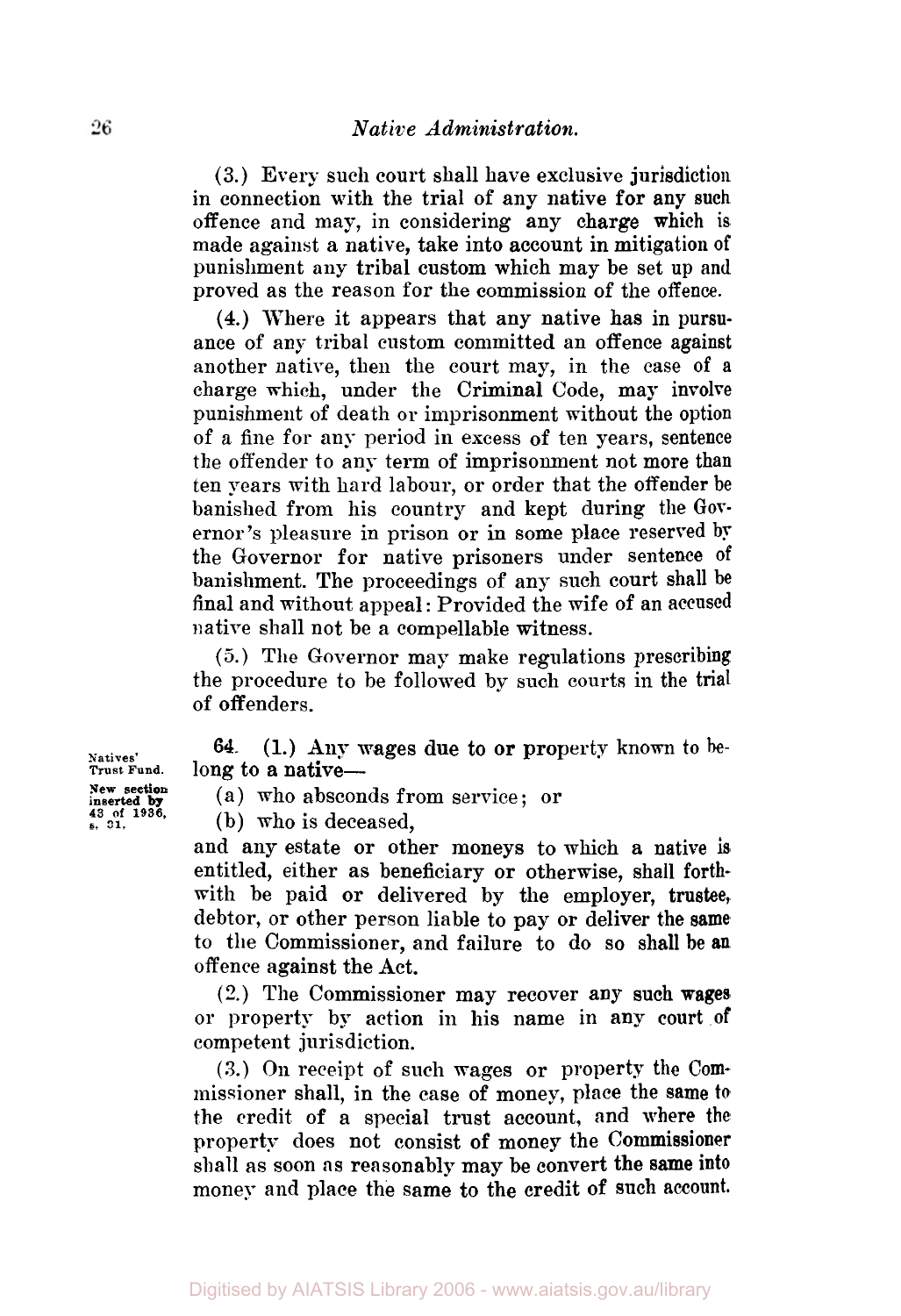**(4)** Subject to the provisions of this Act, the moneys placed to the credit of the said account as herein provided **may** in the case of a native who has absconded, and in the event of no claim for the money being made by the native within a period **of** three years, be applied by the Commissioner for the benefit of natives generally, and in the case **of** a native who has died intestate, shall be applied in accordance with regulations made under the provisions of section thirty-five.

65. Any person who defrauds any native by any **Defrauding natives.**  artifice, trick, or misrepresentation shall be guilty of an **New section** offence against this Act. **inserted by 43 of 1936.**  *s.* **31.** 

**66.** Whenever the Minister on the recommendation of Minister may of the Commissioner is of the opinion that any tribal tribal pracpractice of the natives or any section of the natives in any district is injurious to the natives or any section of the natives, he may give all such instructions as in his opinion are calculated to minimise or stamp out the practice.

**Any** person who disobeys any instruction **of** the Minister under this section shall be guilty of **an** offence against this Act.

*67.* **(1.)** Any person who without a permit in writing **Penalty on supplying from** a protector supplies any native with or permits **any poison to natives**  native to have possession of any poison or noxious substance shall be guilty of an offence against this Act. **inserted by**  $N_0$ . 43 of

**(2.) A** permit granted under this section may authorise **any** person to supply poison to a native or natives specified in the permit for a period not longer than six months from the date **of** the permit, or such shorter period as the protector thinks advisable, but a permit may be renewed by a protector in respect of any native **Or** natives, provided that the period **of** renewal is never greater than six months.

**68.** The Governor may make regulations for all or **Regulations**. **See Q.. 1897, N** of the matters following (that is to say):  $\frac{1}{N0.17, s. 31}$ . any of the matters following (that is to say) :-

(a) Prescribing the duties **of** protectors and super- **Amended by No, 43 of**  intendents and any other persons employed to **1936, s. 3.**  carry the provisions of this Act into effect :

tices in cer-<br>tain cases. **New section 43 of 1936,** 

**1936, s. 31.** 

60, 1913 re-<br>print.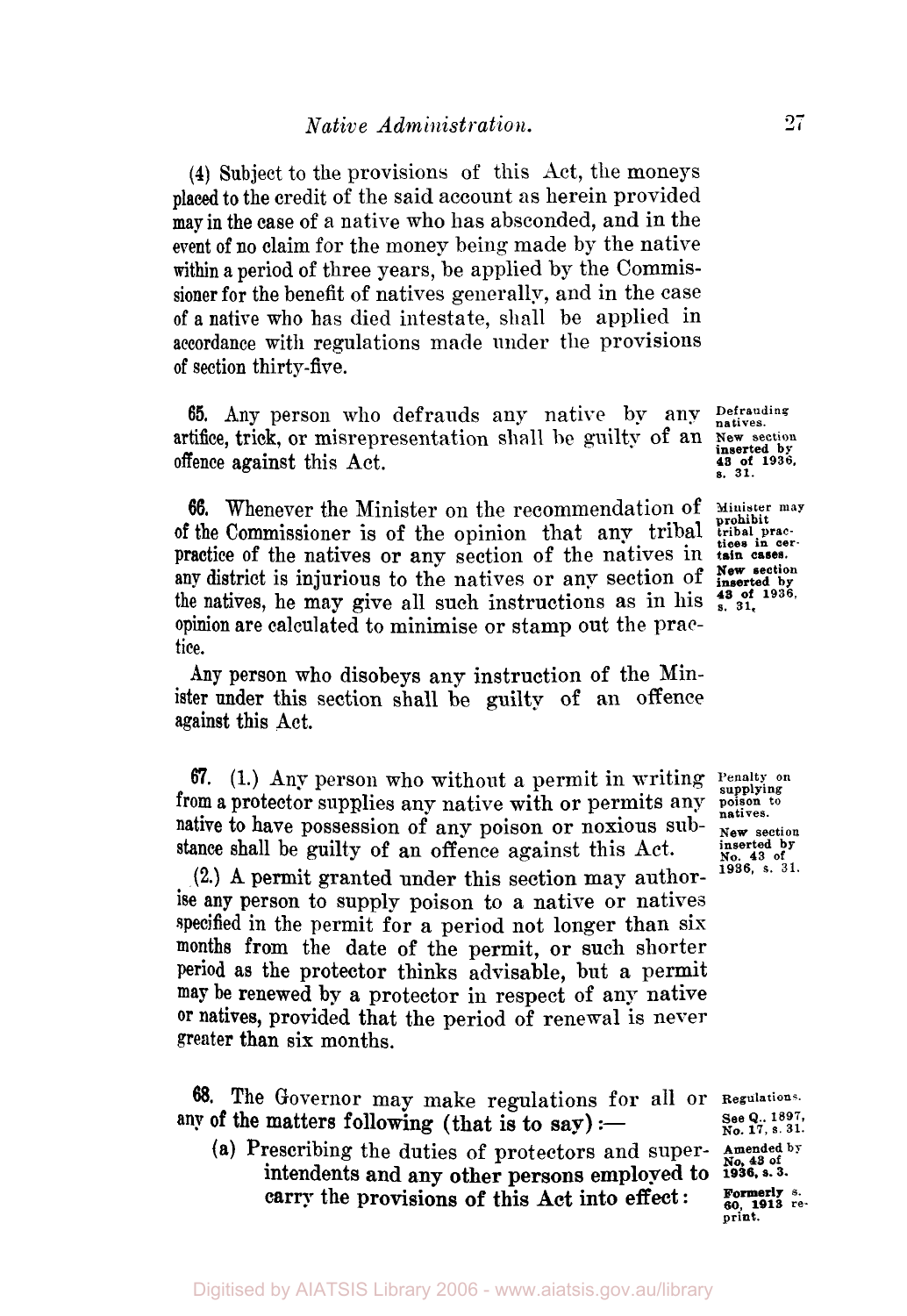## Native Administration.

- (b) For the control of the receipt and payment of money, classification of accounts, authorisation of expenditure, and all matters pertaining to the management of the accounts of the department :
- (c) Providing for the care, custody, and education of the children of natives :
- **(d)** Enabling any native child to be sent to and **de**tained in *a* native institution, industrial school, or orphanage :
- *(e)* For the control, care, and education of natives in native institutions, and for the supervision of native institutions :
- (f) Prescribing the conditions on which any native children may be apprenticed to or placed in service with suitable persons :
- (g) Prescribing the conditions on which any native prisoner may be placed under the custody of any officer or servant of the State:
- **(h)** Regulating the payment of wages payable **to**  natives under agreements :
- (i) Providing for contributions by natives whether in **a** native institution or elsewhere to a fund for the general welfare and relief of natives; and for the establishment, management, and control of such fund, including eligibility for and the amount of benefits therefrom and for the payment by natives for medical treatment and other relief, but so that no such regulation shall prevent any native inmate of **such**  institution who is unable to pay for any such treatment or relief from obtaining same :
- **(j)** Providing for the control of natives residing upon a reserve, and for the inspection **of**  natives employed under the provisions of this Act; and
- **(k)** For the maintenance of discipline and **good**  order upon *a* reserve:
- (1) Authorising entry upon **a** reserve by specified persons or classes of persons for specified objects, **and** the conditions under which such persons may enter or remain upon a reserve, and providing for the revocation **of** such authority **in** any **case:**

**Amended No. 43 of** by **1936. s 32.** 

**No Inserted 43 of** by **1936. s.** *32.*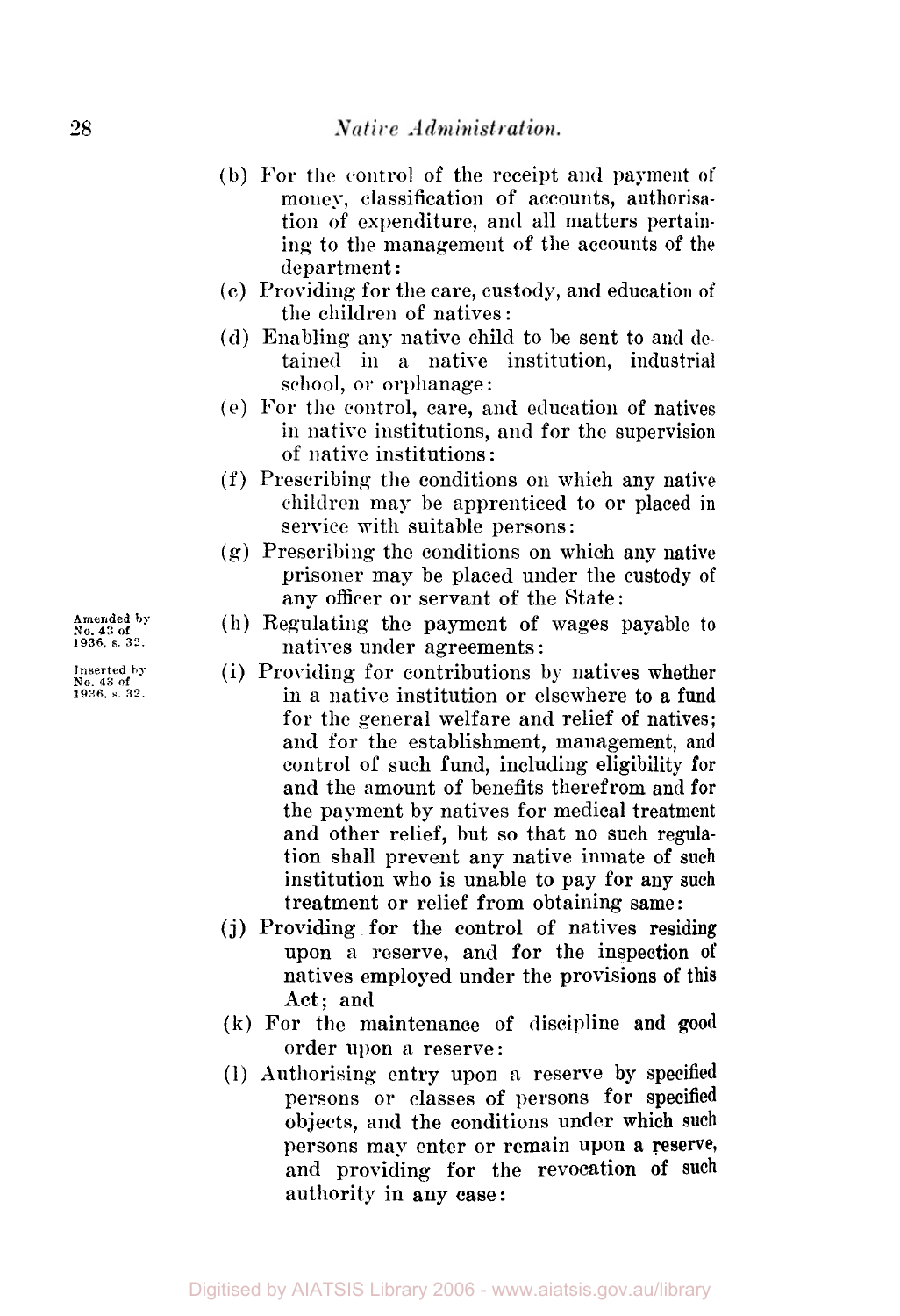Native Administration.

- (m) Declaring any portion of the seaboard to be a Added by No. place at which it shall be unlawful **for** any boat manned by persons of Asiatic race, and having a person of Asiatic race in charge thereof, to be or remain, and imposing a penalty on the person in charge of any such boat which is or remains in such place:
- (n) For exempting from the provisions **of sections**  twenty-three, twenty-four, and twenty-five of  $\frac{42 \text{ of } 1911}{5.13.5}$ this Act all or any agreements for service in any portion of the State defined in the *regula*tion :
- *(o)* For the establishment of mission stations and **Inserted by No. 43 of**  the issue of permits to mission workers ;
- **(p)** For all other purposes relating to the adminis tration of this Act:
- **(q)** Prescribing the procedure to be **followed** in **Inserted by No. 43 of**  Courts of Native Affairs. **1936**, s. 32.

69. All such regulations shall be published in the **Publication of** *Goverment Gazette,* and thereupon shall have the **force** *regulations.* **s.**  of law; and shall be laid before both Houses of Parlia- $_{\text{print}}^{61,19}$ ment within fourteen days after such publication if **Par**liament is then in session, and if not, within fourteen **days**  after the commencement of the nest ensuing session.

**70.** Such regulations may impose for any breach Penalties.<br> **hereof**— **Amended 43 of 1936.**<br> **43 of 1936.**<br> **43 of 1936.** 

- **(a)** for a first offence, a fine not exceeding twenty pounds or imprisonment for any period not <sup>1913 reprint.</sup> <sup>62</sup>. exceeding three months, or both ;
- (b) **for** a second offence, a fine not exceeding fifty pounds or imprisonment not exceeding six months, or both.
- **(c)** for a third or subsequent offence, a fine not exceeding one hundred pounds or imprisonment for twelve months, or both.

**71.** The Minister may issue to any native who, in his **exempt certain natives**  $\frac{1}{2}$ opinion, ought not to be subject to this Act, a certificate  $\frac{f_{\text{row}}}{\text{see } Q}$ , 1897,  $\frac{1897}{1897}$  in writing under his hand that such native is exempt from  $\frac{1897}{100}$ ,  $\frac{17}{15}$ ,  $\frac{33}{15}$ *n* writing under his hand that such native is exempt from the provisions of this Act, and from and after the issue  $\frac{Q_1, 1902, N_0}{1, 8, 6}$ . of such certificate such native shall be so exempt accordingly: **of** such certificate such native shall be so exempt accord- **Amended** *No.* **43 of by** 

**13.** 

**1936 s 32.** 

**Amended by**<br>**43 of 1936,<br>s. 33; for** 

**Power to**  Amended by<br>No. 43 of<br>1936. s. 3. **Formerly s. 63. 1913 re- print.**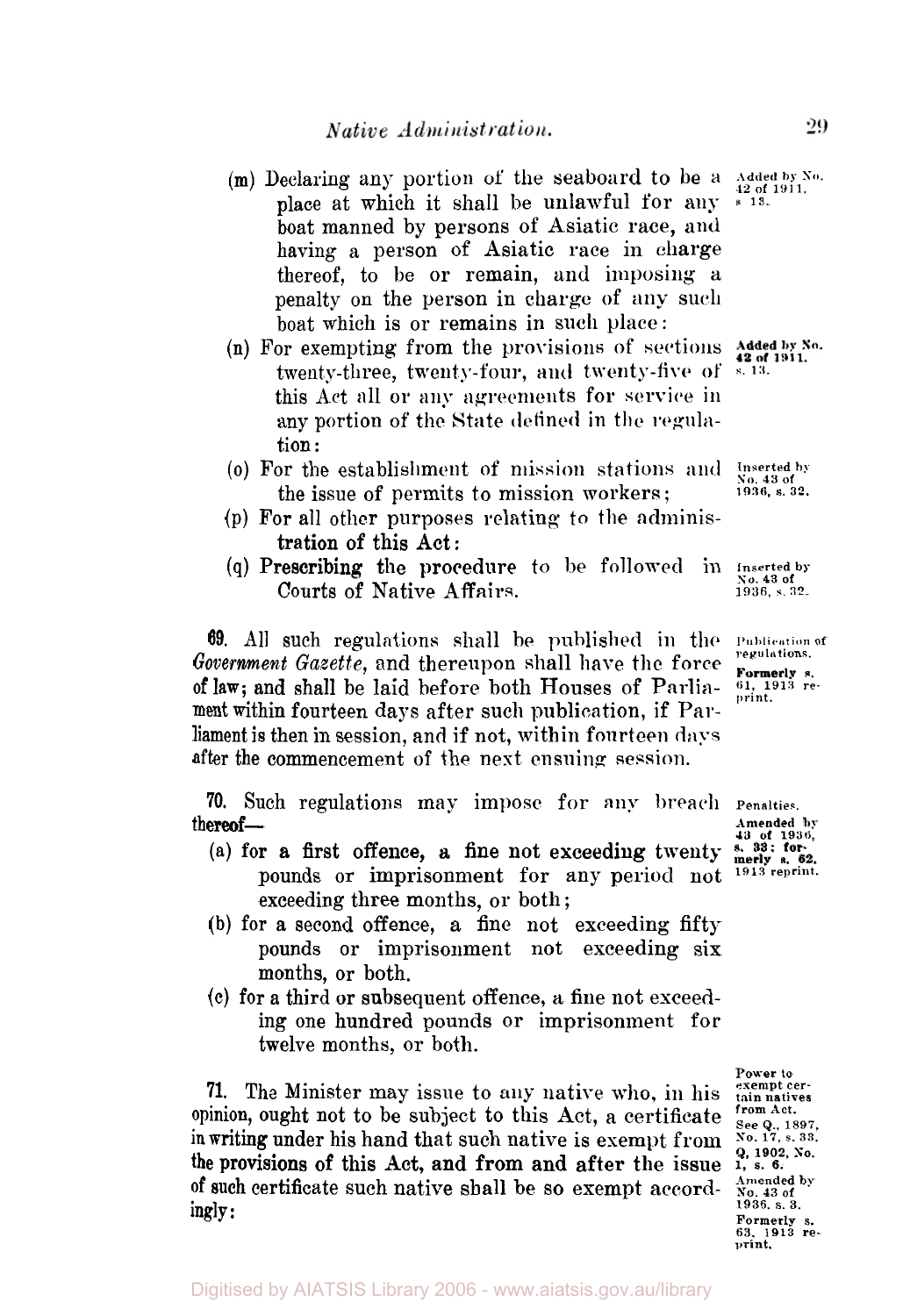Rut any such certificate map be revoked at any time **by**  the Minister, and thereupon this Act shall apply to **such**  native as if no such certificate had been issued.

Provided that any native who is aggrieved on account of the refusal by the Minister to grant such certificate. or of the revocation by the Minister **of** his certificate under this section may appeal to a magistrate in the magisterial district in which he resides. The magistrate may make such order regarding the issue **or** revocation of the certificate as in his opinion the justice of the **case**  requires. and such order shall be given effect by the Minister. Such appeal shall be in accordance with the **regu**lations, which may prescribe the time for appealing **and**  the procedure to he followed.

**72.** (1.) A separate account of the moneys placed at the disposal of the department shall be opened and **kept**  at the Treasury as a Trust account, in the manner prescribed by the Colonial Treasurer.

(2.) The Commissioner or such other officers **as** the Minister may appoint shall operate upon the trust account, in such **manner** as may be prescribed by the Colonial Treasurer.

**(3.)** The Minister **shall** cause accounts to be kept **of**  all moneys received and expended by the department.

**(4.)** Within sixty days after the close of each financial year the Minister shall cause a statement of receipts and payments for the year to be prepared, and **such other**  statements as **lie** may direct.

*(5.)* Within eighty **days** after the close of **each** financial year the Minister shall cause the statement of **re**ceipts **and** payments and other statements in connection with the accounts for the year **to** be submitted **to the**  Auditor General for audit, and when so audited and **re**ported **upon** by the Auditor General the **same shall be**  published in the *Government Gazette.* 

**(6.) The** statement **of** receipts and payments **and**  other statements as aforesaid, duly audited, together with *a* report **by** the Commissioner on the condition **and**  welfare **of** the natives, and of the transactions **of** the **department** for the year, shall **be** laid before both **Houses**  of Parliament within twenty-eight days after the audit is completed, **if** Parliament is then in session, and **if not, then** within twenty-eight days after the commencement of the next ensuing session.

**Inserted by No. 43 of 1936** *s.* **34.** 

**Accounts and audit** . **Amended by No. 42 of 1911. s. 14. Formerly S. 64, 1913 re- print. Subsections**  *2-6* **inserted by So. 42 of 1911, s. 14. Amended by so. 43 of 1936, s. 3.** 

**Amended by so. 43 of 1936, s. 3.**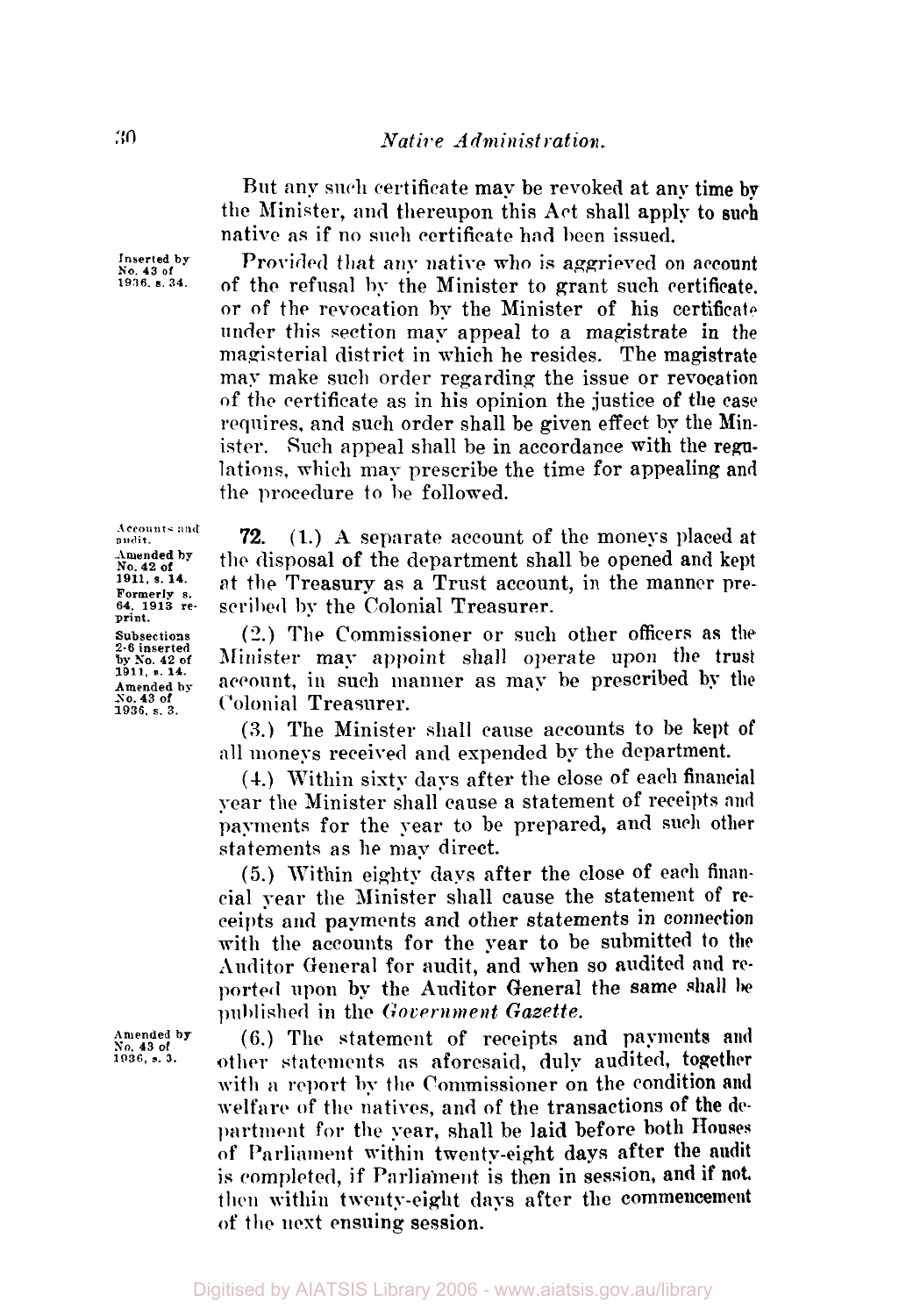*(7.)* The Auditor General shall have all the powers conferred upon him by the Audit Act, **1904,** and any amendment thereof, with respect to the audit of accounts **of** the department.

**73.** Whereas a Bill intituled "An Act to further Validation of appointments amend the Constitution Act of 1889, and for the better **made** and acts protection of the Aboriginal Race of Western Australia" having been duly passed by and with the advice and con-<br>sent of the Legislative Council and Legislative Assembly  $_{\text{print}}^{65, 1913}$  resent of the Legislative Council and Legislative Assembly of Western Australia was, on the eleventh day of **De**cember. One thousand eight hundred and ninety-seven, reserved by the Governor for the signification of the pleasure of Her late Majesty thereon, and received the assent of Her late Majesty in Council on the third day of February, One thousand eight hundred and ninety**eight,** and was proclaimed in Western Australia on the first day of April, One thousand eight hundred and ninety-eight, but the Royal assent was not signified by **such** proclamation as required by the Statute made **and**  passed in the fifth and sixth years of the reign of Her late Majesty, and intituled "An Act for the Government of New South Wales and Van Diemen's Land":

And whereas the said Bill appears in the Statute **Book of** Western Australia as of the sixty-first year of Her late Majesty Queen Victoria, and purports to repeal the Act and parts of Acts mentioned in the First Schedule hereto, and to provide *inter alia* for the abolition of the Aborigines Protection Board, and for the establishment **of** the Aborigines Department, which should discharge the duties of the said Board so purported to be abolished, and for the annual appropriation of Five thousand pounds to be applied to the purposes of the said Department: And whereas, after the proclamation in Western Australia of the said Bill (hereinafter called an Act) as **a** Statute, the said Aborigines Protection Board was in fact abolished, and the said Department was established : **And** whereas it is desirable to validate such abolition of **the** said Aborigines Protection Board and the establishment of the said Department and such repeal: Be it therefore further enacted as follows :-

The **Act** and parts of Acts mentioned in the First Schedule shall be deemed to have been repealed, the Aborigines Protection Board shall be deemed to have been abolished, and the Aborigines Department shall be

and things<br>done under 61<br>Vict., No. 5.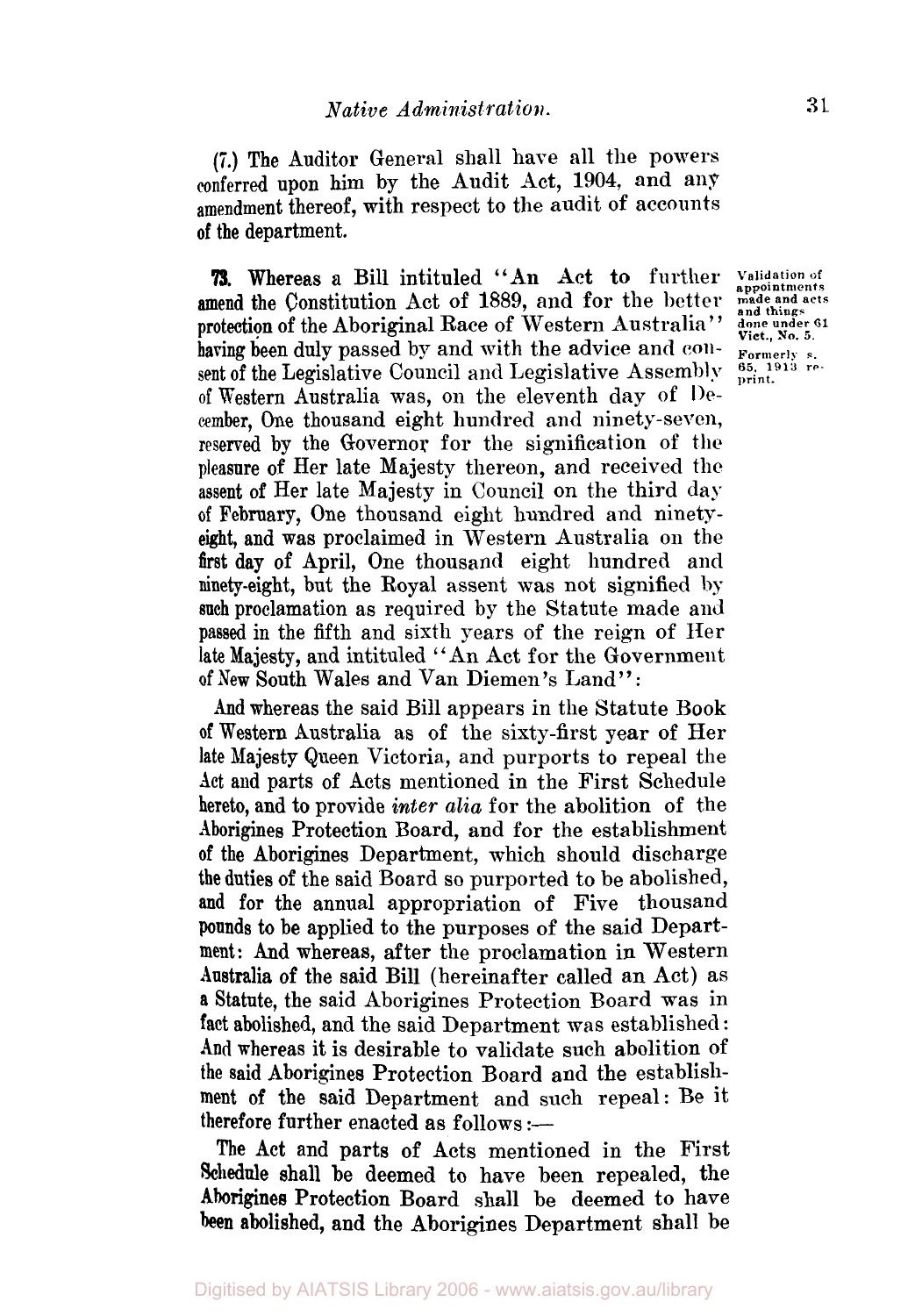deemed to have been lawfully established on and from the date upon which the said Act intituled "An Act to further amend the Constitution Act of 1889, and for the better protection of the Aboriginal Race of Western Australia" was proclaimed as aforesaid; and all appointments made, and all acts and things done or purporting to have been done by the apparent sanction of the said Act by the Governor, the Minister appointed to administer the same, the Colonial Treasurer, the Aborigines Department, Protectors of Aborigines, and other officers respectively, are hereby validated and confirmed for all purposes whatsoever.

**Formerly s. print.** 

**Repeal. 74.** The Acts mentioned in the Second Schedule are hereby repealed to the extent and in the manner therein stated.

**Section** *73.* **THE FIRST SCHEDULE.** 

| Date.            | Title.                                                                                     | Extent of Repeal.         |
|------------------|--------------------------------------------------------------------------------------------|---------------------------|
| 50 Vict., No. 25 | The Aborigines Protection Act., Part I.<br>1886                                            |                           |
|                  | 52 Vict., No. 23   The Constitution Act, 1889<br>52 Vict., No. 24 The Aborigines Act, 1889 | Section 70.<br>The whole. |

## Section 74. **THE SECOND SCHEDULE.**

| Date.            | Title.                                                                                                                                         | <b>Extent of Repeal.</b>                    |
|------------------|------------------------------------------------------------------------------------------------------------------------------------------------|---------------------------------------------|
| 8 Vict., No. 6   | An Act to prevent the enticing<br>away the Girls of the Aboriginal<br>Race from School, or from any<br>service in which they are em-<br>ployed | The whole.                                  |
| 37 Vict., No. 11 | The Pearl Shell Fishery Regula-<br>tion Act, 1873                                                                                              | The whole, except<br>sections 11 and<br>12. |
| 39 Vict., No. 13 | The Pearl Shell Fishery Regula-<br>tion Act, 1875                                                                                              | Section 5.                                  |
| 50 Vict., No. 25 | The Aborigines Protection Act.<br>1886                                                                                                         | Parts II., III.,<br>IV., and V.             |
| 51 Vict., No. 18 | The Pearl Shell Fishery Regula-<br>tion Acts Amendment Act, 1887                                                                               | The whole, except<br>section 5.             |
| 55 Vict., No. 25 | The Aborigines Protection Act<br>(Amendment), 1892                                                                                             | The whole.                                  |
| 61 Vict., No. 5  | The Aborigines Act, 1897                                                                                                                       | The whole.                                  |

**By Authority: FRED. WM. SIMPSON. Government Printer, Perth.**